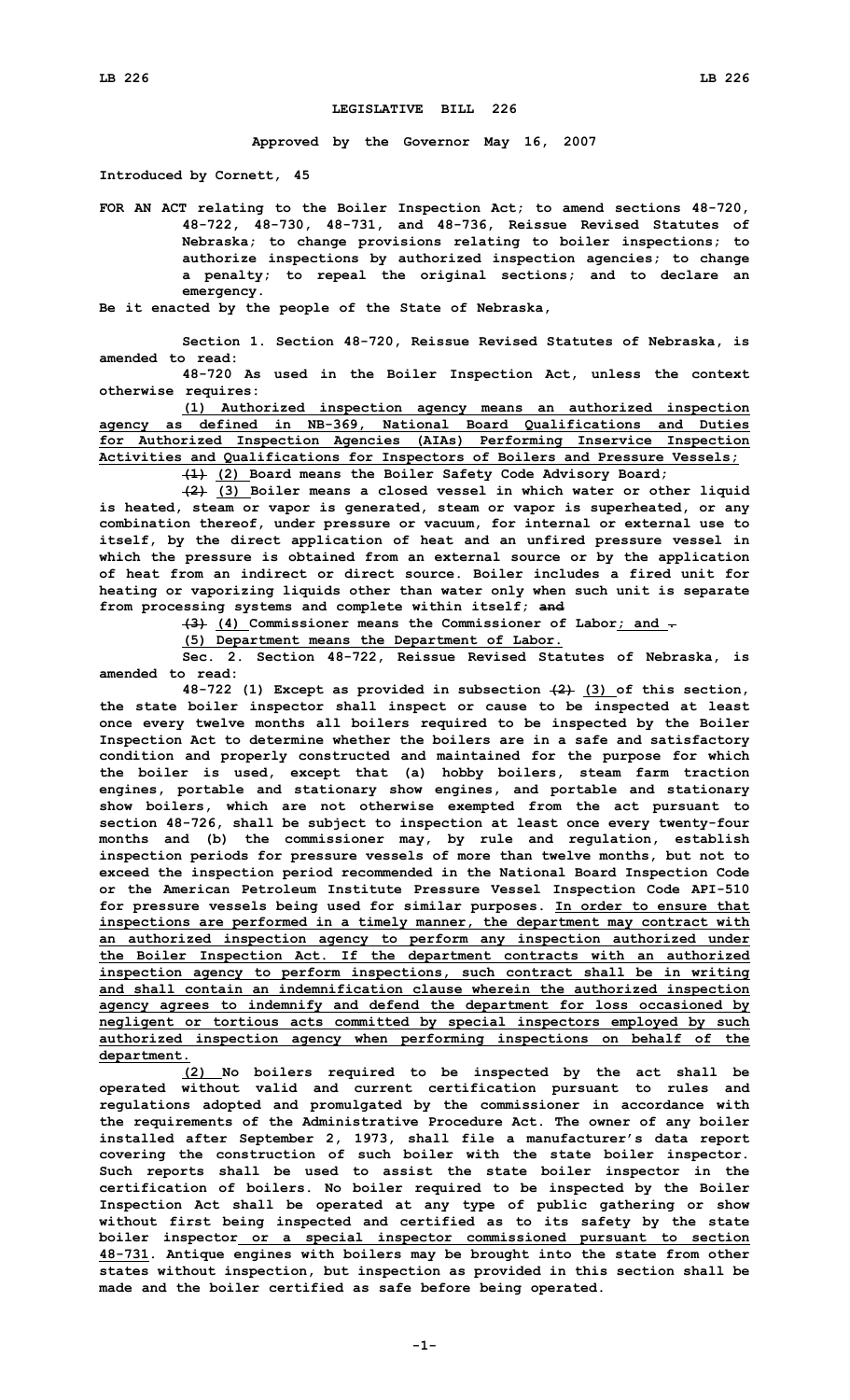**(2) (3) The commissioner may, by rule and regulation, waive the inspection of unfired pressure vessels registered with the State of Nebraska if the commissioner finds that the owner or user of the unfired pressure vessel follows <sup>a</sup> safety inspection and repair program that is based upon nationally recognized standards.**

**Sec. 3. Section 48-730, Reissue Revised Statutes of Nebraska, is amended to read:**

**48-730 Before any boiler required to be inspected by the Boiler Inspection Act is installed, <sup>a</sup> ten days' written notice of intention to install the boiler shall be given to the commissioner, except that the commissioner may, upon application and good cause shown, waive the ten-day prior notice requirement. The notice shall designate the proposed place of installation, the type and capacity of the boiler, the use to be made of the boiler, the name of the company which manufactured the boiler, and whether the boiler is new or used. A boiler moved from one location to another shall be reinspected prior to being placed back into use.**

**Sec. 4. Section 48-731, Reissue Revised Statutes of Nebraska, is amended to read:**

**48-731 (1)(a) The Division of Safety and Labor Standards of the Department of Labor commissioner may issue <sup>a</sup> special inspector commission to an inspector in the employ of <sup>a</sup> company if the inspector has previously passed the examination prescribed by the National Board of Boiler and Pressure Vessel Inspectors and the company is an insurance company authorized to insure boilers in this state against loss from explosion or is an authorized inspection agency.**

**(b) Each insurance company which special inspector employed by an insurance company or authorized inspection agency who has been issued <sup>a</sup> special inspector commission under this section shall submit to the state boiler inspector complete data of each boiler required to be inspected by the Boiler Inspection Act which is insured or inspected by such company insurance company or authorized inspection agency on forms approved by the commissioner.**

**(c) Insurance companies shall notify the division department of new, canceled, or suspended risks relating to insured boilers. Insurance companies shall notify the division department of all boilers which the company insures, or any boiler for which insurance has been canceled, not renewed, or suspended within thirty days after such action. Authorized inspection agencies shall notify the department of any new or canceled agreements relating to the inspection of boilers or pressure vessels within thirty days after such action.**

**(d) Insurance companies and authorized inspection agencies shall immediately notify the division department of defective boilers. If <sup>a</sup> special inspector employed by an insurance company, upon the first inspection of new risk, finds that the boiler or any of the appurtenances are in such condition that the inspector's company refuses insurance, the company shall immediately submit <sup>a</sup> report of the defects to the state boiler inspector.**

**(2) The inspection required by the act shall not be made required if (a) an annual inspection is made under <sup>a</sup> city ordinance which meets the standards set forth in the act, (b) <sup>a</sup> certificate of inspection of the boiler is filed with the commissioner with <sup>a</sup> certificate fee, and (c) the inspector for the city making such inspection is required by such ordinance to either hold a commission from the National Board of Boiler and Pressure Vessel Inspectors commensurate with the type of inspections performed by the inspector for the city or acquire the commission within twelve months after appointment.**

**(3) The commissioner may, by rule and regulation, provide for the issuance of <sup>a</sup> special inspector commission to an inspector in the employ of <sup>a</sup> company using or operating an unfired pressure vessel subject to the act for the limited purpose of inspecting unfired pressure vessels used or operated by such company.**

**(4) All inspections made by <sup>a</sup> special inspector shall be performed in accordance with the act, and <sup>a</sup> complete report of such inspection shall be filed with the division department in the time, manner, and form prescribed by the commissioner.**

**(5) The state boiler inspector may, at his or her discretion, inspect any boiler to which <sup>a</sup> special inspector commission applies.**

**(6) The commissioner may, for cause, suspend or revoke any special inspector commission.**

**(7) No authorized inspection agency shall perform inspections of boilers in the State of Nebraska unless the authorized inspection agency has insurance coverage for professional errors and omissions and comprehensive and general liability under <sup>a</sup> policy or policies written by an insurance company authorized to do business in this state in effect at the time of**